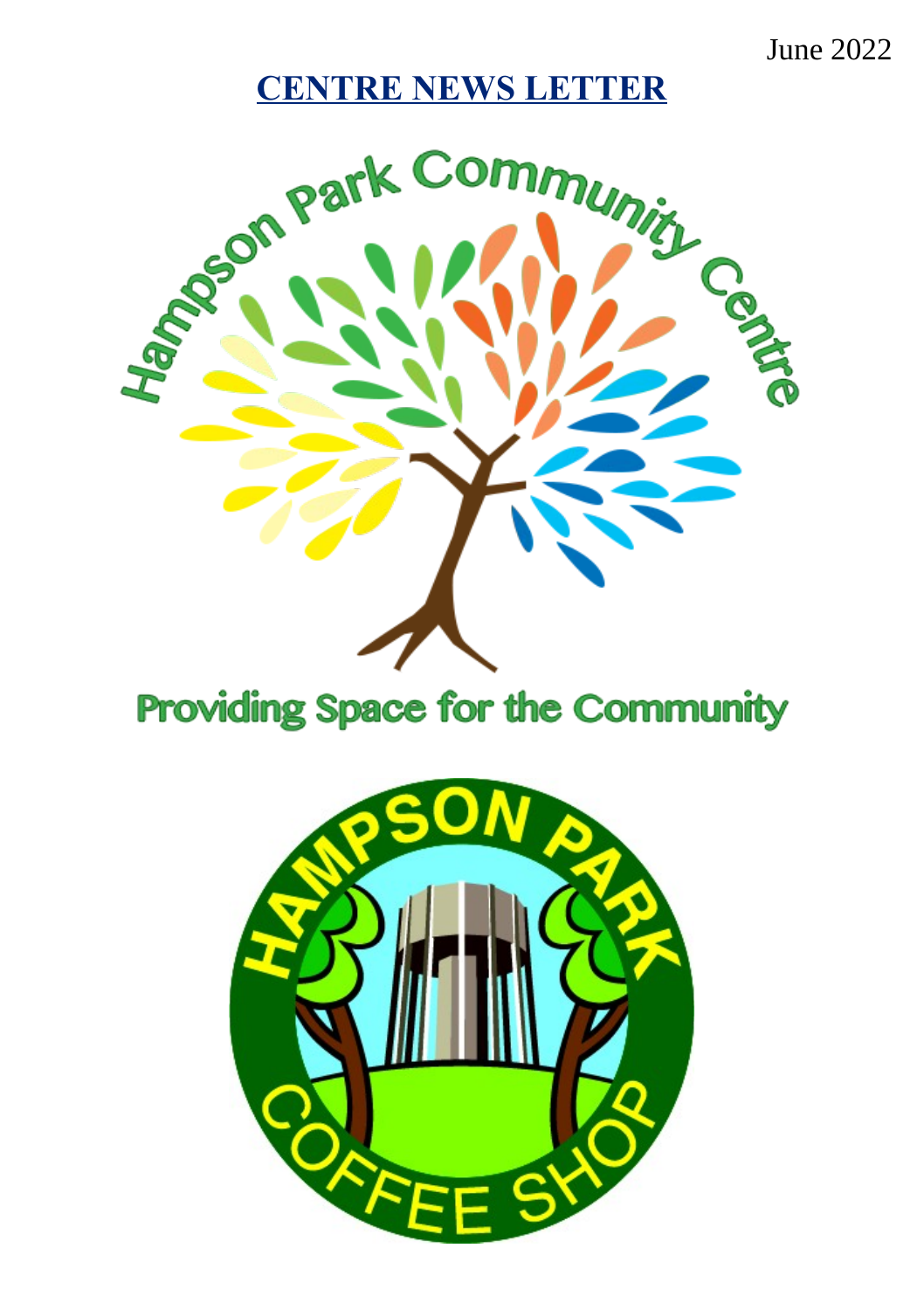# **Upcoming Events for 2022 in the Park & Centre**

Saturday  $4<sup>th</sup>$  June Art in the Park Wednesday 27<sup>th</sup> July Teddy Bears Picnic Music in the park (Date to be confirmed)

All information & posters for these events will be during the year

# **Regular Activities**

Children's groups in blue

#### **Monday**

Zumba Gold 10 – 11am Tiny Tykes toddlers 9.45 – 11.15am Mimic Stage School 4- 5pm CA Meeting  $7 - 8.30$ pm Pilates 7.30 – 8.30pm

#### **Tuesday**

Big Movers 10 – 11am Gemms 10am – 1.30pm Creative Chefs (Term time only) 10.15am LUNCH CLUB 12.30 – 1.30PM Hertswise  $1.30 - 3.30$ pm Imagine & Move 4.30 - 5.00pm Karata 6 – 7pm Girl Guides 7pm Pilates 8 – 9pm

#### **Wednesday**

Pilates 10 – 11am Tippy Toes Ballet from 3.30pm Brownies 6.30pm Yoga-Being  $7 - 8.30$  pm Art Box every other week  $1 - 3$ pm

#### **Thursday**

Tiny Tykes toddlers 9.45 – 11.15am Line Dancing 10 – 11am LUNCH CLUB 12.30 – 1.30pm Hertswise 1.30 – 4.00pm Zumba 7 -8pm

#### **Friday**

Mama Baba 9.30am Yoga 9.30 – 10.30am Senior Exercise 11am – noon LUNCH CLUB 12.30 – 1.30PM Gemms 10am – 3pm Friendship Craft 2pm – 4pm Super sports, Dodgeball 5 – 6pm Karate 2 classes from 6.30pm CA Meeting  $7 - 8.30$ pm

#### **Saturday**

**Parties Rear Hall 1.30 - 5.30pm Kennedy Suite 11am – 2pm 2.30 – 5.30pm & 6pm – midnight**

# **Sunday**

Church Service 10.30am – 1.30pm **Parties main hall 2.00 – 5.00pm Rear Hall 1.30 - 5.30pm**

# **Monthly**

# **Councillors Surgery**

The local councillors hold a monthly surgery on the first Saturday of the month. Meetings are held in the coffee shop. If there are any confidential matters you will be taken to the office **Please note June's will be on 11th between 10 - 11am** Cllr Lin Martin-Haugh 01438 351467 email lin.martin-haugh@stevenage.gov.uk Cllr Maureen McKay 01438 234363 email maureen.mckay@stevenage.gov.uk Cllr Jeannette Thomas 01438 721258 email

jeannette.thomas@stevenage.gov.uk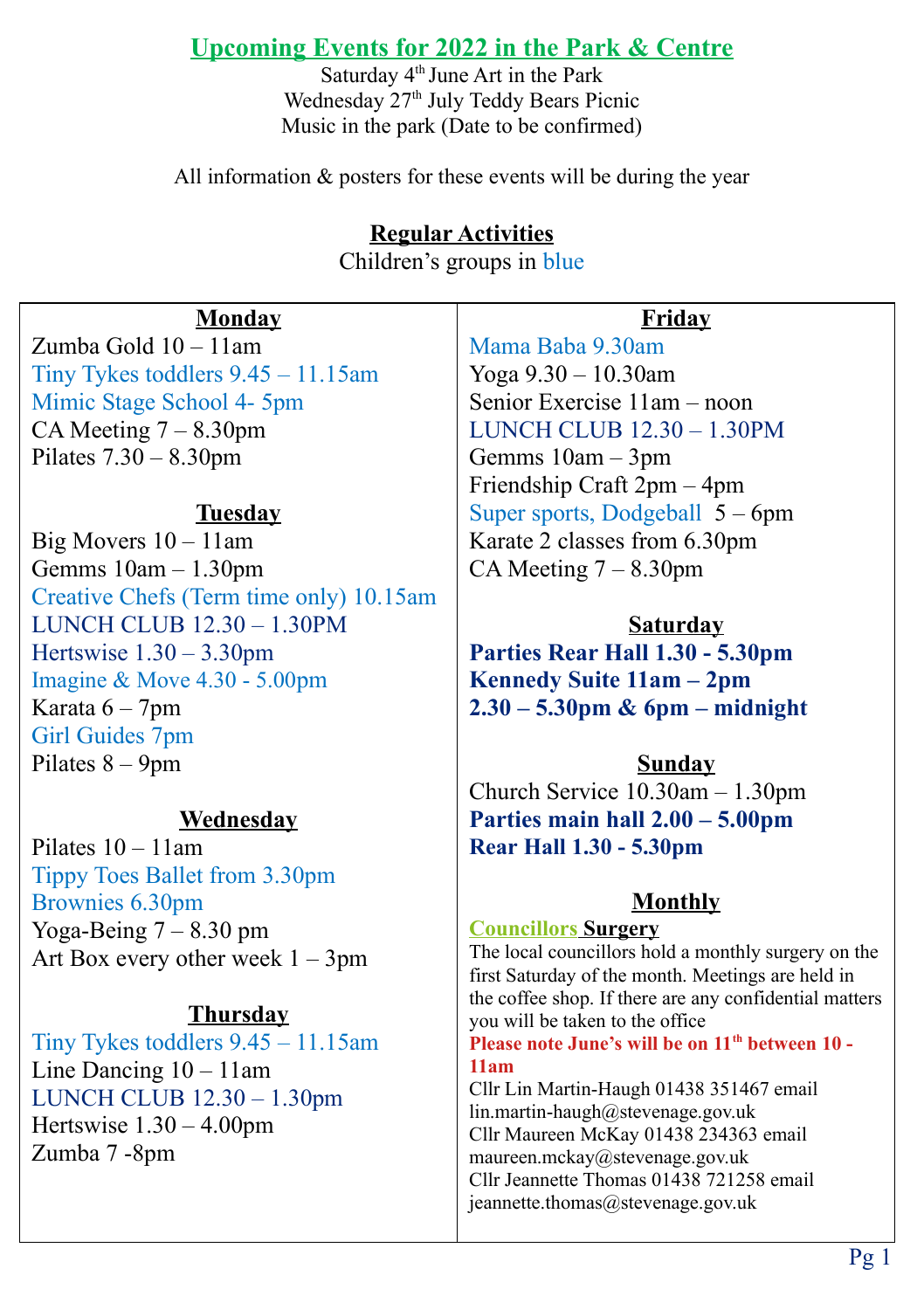# **Coffee Shop**

Our Coffee Shop opens 7 days a week & sells a variety of different coffees, plus a selection of teas, hot chocolate and cold drinks including milkshake. We have a selection of hot food and snacks, with a choice of cake for your afternoon tea. Specials are a Bacon Roll & tea or a small Americano  $10 - 12$  noon or a slice of cake with a tea or a small Americano from 12 noon.

We haven't forgotten your Canine friends as we sell dog biscuits (all profits go to charity every month) and we put out a bowl of water for them to.

You can find us on TripAdvisor or Facebook: Hampsonparkcoffeeshop or on the centre website [www.hampsonparkcc.co.uk](./http:%2F%2Fwww.hampsonparkcc.co.uk-) [-](./http:%2F%2Fwww.hampsonparkcc.co.uk-) cafe

Opening hours change for the seasons

# **Opening hours**

*Monday to Friday From 10.00am to 4.30pm Saturday 9.00am to 3.30pm Sunday 9.00am to 3.30pm*

*Closing time may vary depending on weather*

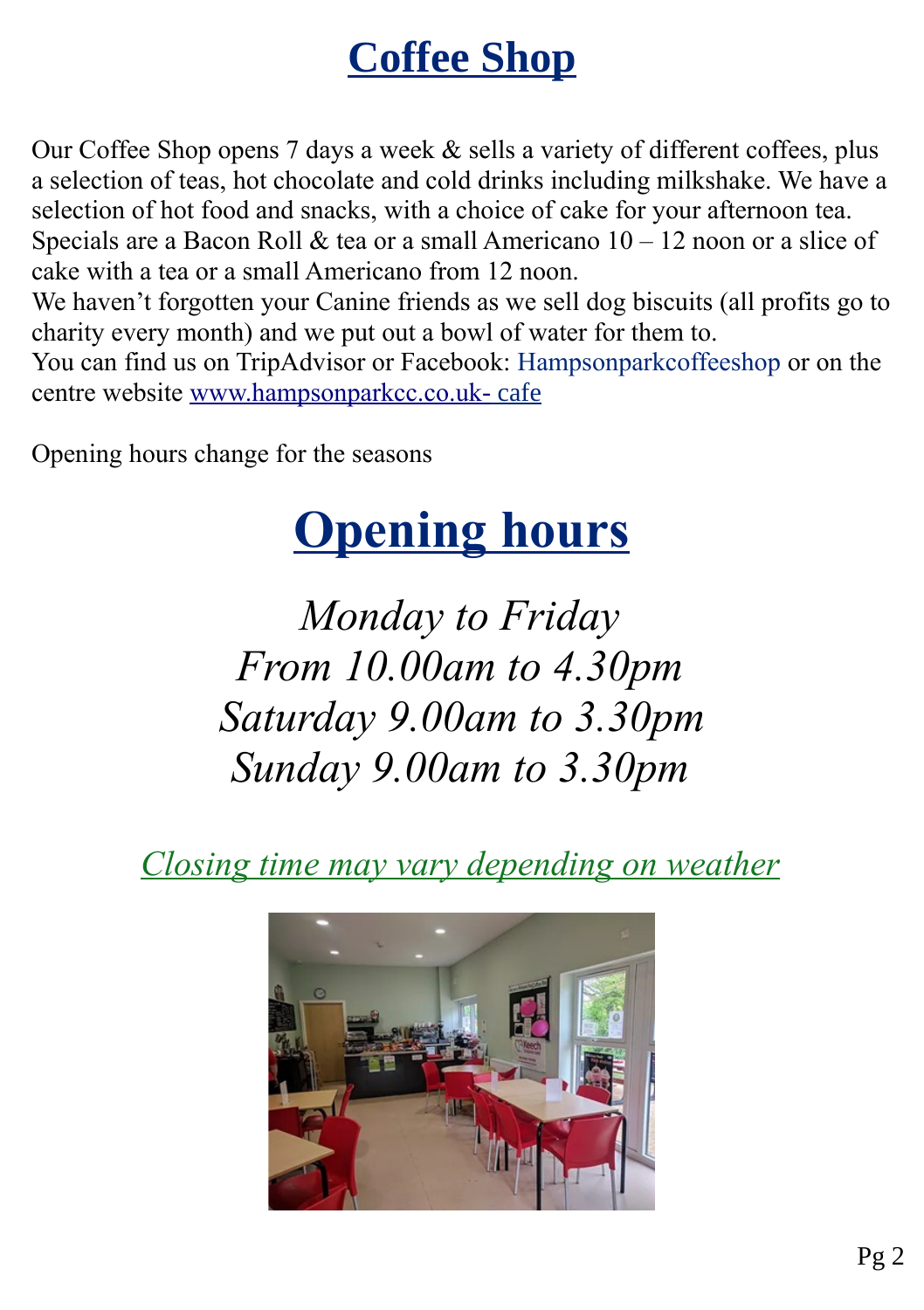

#### **Art Box**

Runs every other Wed's for people with early-stage of Dementia & their careers 1.00 – 3.00pm Checkout their website **openartbox.org.uk** or you can email **[artists@openartbox.org.uk](mailto:artists@openartbox.org.uk)**

#### **Ballet Class**

The Emerald Dance Academy runs on a Saturday between 9.30 – 11.30am Contact Daniellle Buttle **07584 021147 or email [info@emeralddanceacademy.co.uk](mailto:info@emeralddanceacademy.co.uk) [www.emeralddanceacademy.co.uk](http://www.emeralddanceacademy.co.uk/)**

#### **Big Movers**

This exercise group for people with Parkinson's (You don't have to have Parkinson's the exercises are easy for a lot of the older people) Here on a Tuesday @ 10 -11am Phone Pete **07505 363021**

#### **Brownies**

Meet here on a Wednesday  $\omega/6.30 - 8.30$ pm, for places contact Tracey on **01438 723619 or email twrd496@gmail.com**

#### **CA Meeting**

Struggling with a drug addiction? Support groups every Monday & Friday evening 7 – 9pm

## **Craft Friendship Club**

If you're interested in crafts then this small group maybe for you. An opportunity to try new crafts, share ideas & make friends. Friday's at 2 – 4pm

# **Creative Chef**

Fun cooking club for preschoolers. Little chefs 'cook' a meal based around the rainbow. Run during term times on Tuesday 10.15 – 10.45 am. Check notice board for dates. Book your session by calling Angie on **07887 5737986** or email **[angie@childrenscreativechefs.co.uk](mailto:angie@childrenscreativechefs.co.uk)** or on **facebook.com/childrenscreativechefs**

## **Friendship Crafts**

Small group runs on Fri 2 – 4pm. Learning different craft by sharing your craft gift. Time to socialise

**GKR Karate** Classes for all ages and abilities. On Tuesdays 6 – 7pm and Friday 6.30 – 9pm. Contact the co-ordinator on **07530 756634** for further details

## **Imagine & Move**

Sensory movement class for those aged 3+ with suspected or diagnosed additional needs Tuesday 4.30 – 5pm Contact Hannah 07394 934911 info.imaginationarts@yahoo.com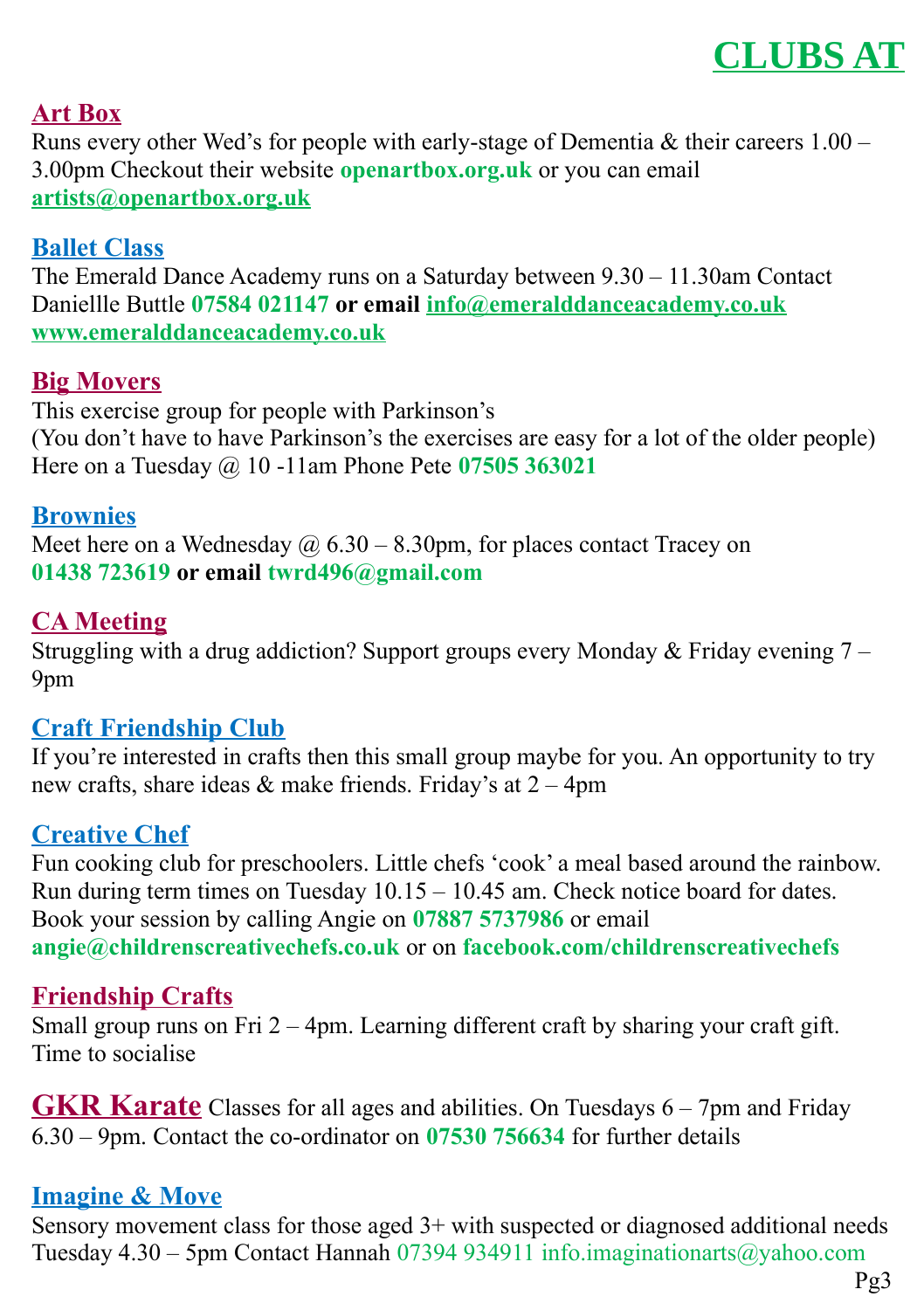# **THE CENTRE**

# **1 st Pin Green Guides & Rangers**

Tuesday evening at 7 – 8.30pm. If you are interested contact Christine Noakes on **07508 015535** or email **[christine.guiding@hotmail.com](mailto:christine.guiding@hotmail.com)** as you need to book. For the older ones there are the Rangers. Contact Tina by email to **[tinahoneysett@yahoo.c.uk](mailto:tinahoneysett@yahoo.c.uk)**

**Hertswise** runs on a Tuesday 1.30 – 3.30pm & on a Thursday 1.30 – 4.00pm. Hertswise is dementia hub service designed to support people living with dementia, low level memory loss or mild cognitive impairment as well as their loved ones and carers. For more information or book a place contact Gill on 07496 744402

# **Line Dancing**

Come along on Thursday at 10am and learn routines and have fun. Line dancing is a low impact way to keep fit. Classes are suitable for all. Contact Caroline on **07768 123908**

# **Mama Baba**

For Hungarian families to promote the Hungarian nursery rhymes & language for age group 0 – 5yrs. Friday mornings 9.30 – 10.30am Contact Melinda **07835 407752 (**Term time only)

# **Mimic Stage School**

This group is for children & teenagers who are interested in being on the stage. (Singing, Dancing & Acting). The group running here is for 3-6 year olds. Monday at 4 – 5pm. For more information contact them at **[info@mimicstageschool.co.uk](mailto:info@mimicstageschool.co.uk)** or **www.mimicstageschool.co.uk**

## **Pilates**

This class runs on Monday evenings at 7.30pm, Tuesday evenings at 8pm and Wednesday mornings at 10am. Pilates improves posture, core strength, balance & flexibility. Classes are for men and woman. Contact Sally to book your place on **07866 451715** info on website **www.fitnesswithsally.co.uk**

## **Senior Keep Fit**

Do you need to exercise but find conventional classes too difficult? Then why not join this group. It's a fun exercise group for older or less mobile adults & will keep you moving. All exercise can be done sitting in a chair. Laughter is a key ingredient in this class. Group runs on a Friday at 11am to noon. For more information contact Isabelle on **07925 727279**

## **Superstar Sports**

**Dodgeball** for the 5 – 11 year olds. Runs on Fri 5 - 6pm. For information go to the website **[www.superstarsports.co.uk](http://www.superstarsports.co.uk/)** or contact Billy at **[billydensham@superstaraport.co.uk](mailto:billydensham@superstaraport.co.uk)** Pg 4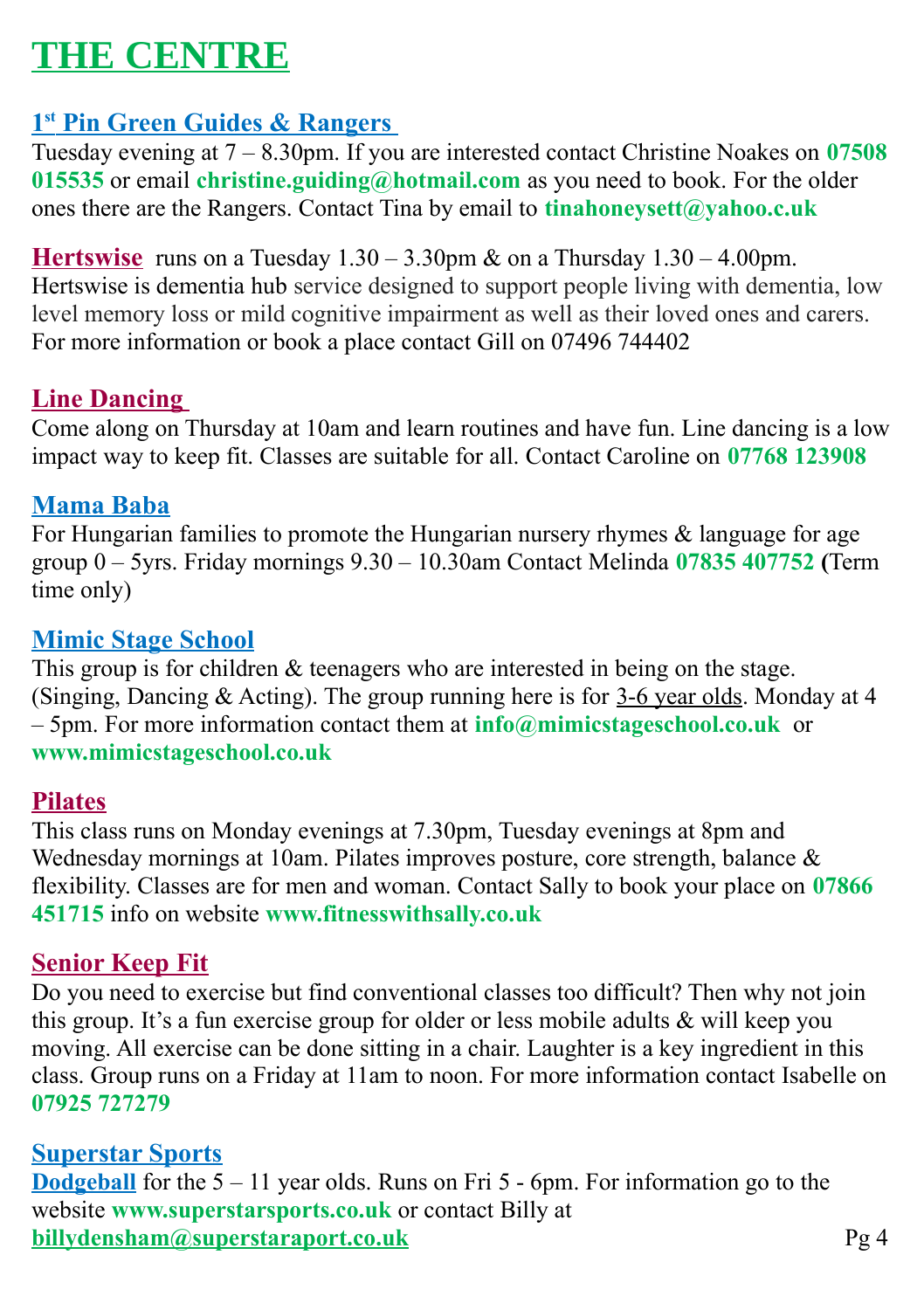# **Tiny Tykes Toddler Group**

 Run a group on Monday & Thursday Mornings at 9.45 – 11.15am. Come and enjoy some company and a cup of tea while your toddler plays. Group is up to school age. **YOU MUST BOOK FOR A PLACE**. Contact Bridget **01438 355734**

# **Tippy Toes Ballet**

Offer classes for kids between 2  $&$  5yrs. Classes are fun  $&$  allow the children to enjoy the social & physical benefits of learning ballet. Classes Wednesday from 3.15pm Contact Nicola on **07722 865446** or see **[www.tippytoesballet.co.uk](http://www.tippytoesballet.co.uk/)**

## **Yoga with Kerstin**

Vinyasa Flow is a dynamic yoga practice that cultivates balance, flexibility, strength & endurance. Runs on Fri 9.30 – 10.30am. Contact Kerstin on **07966 363590** or **[kerstin.weiner23@gmail.com](mailto:kerstin.weiner23@gmail.com)**

## **Or Yoga with Lisa**

On a Wednesday evening from 7.00 – 8.00pm Call Lisa on **07769 582414** or email **[lisaliversidge@hotmail.com](mailto:lisaliversidge@hotmail.com)**

# **Zumba Golds**

This class is aimed at the over 50's giving you good aerobic exercise  $\&$  helping you if you want to watch your weight Runs on Monday at 10am. Booking required. Contact Charlotte on **07854 306774** or email **[charlotte\\_x@hotmail.co.uk](mailto:charlotte_x@hotmail.co.uk)**

## **OR Zumbaholics**

Clap your hands move your feet on Thursdays 7 – 8pm. To book your place or find out more info contact Denise on **07766 332402** or email **[denise.zumbaholics@gmail.com](mailto:denise.zumbaholics@gmail.com)**

> **Church info Destiny International Christian Assembly**

Sunday Morning: 11.00am – 1.30pm Contact Blessing on **07947 231362** Or **[blessingjoseph97@gmail.com](mailto:blessingjoseph97@gmail.com)**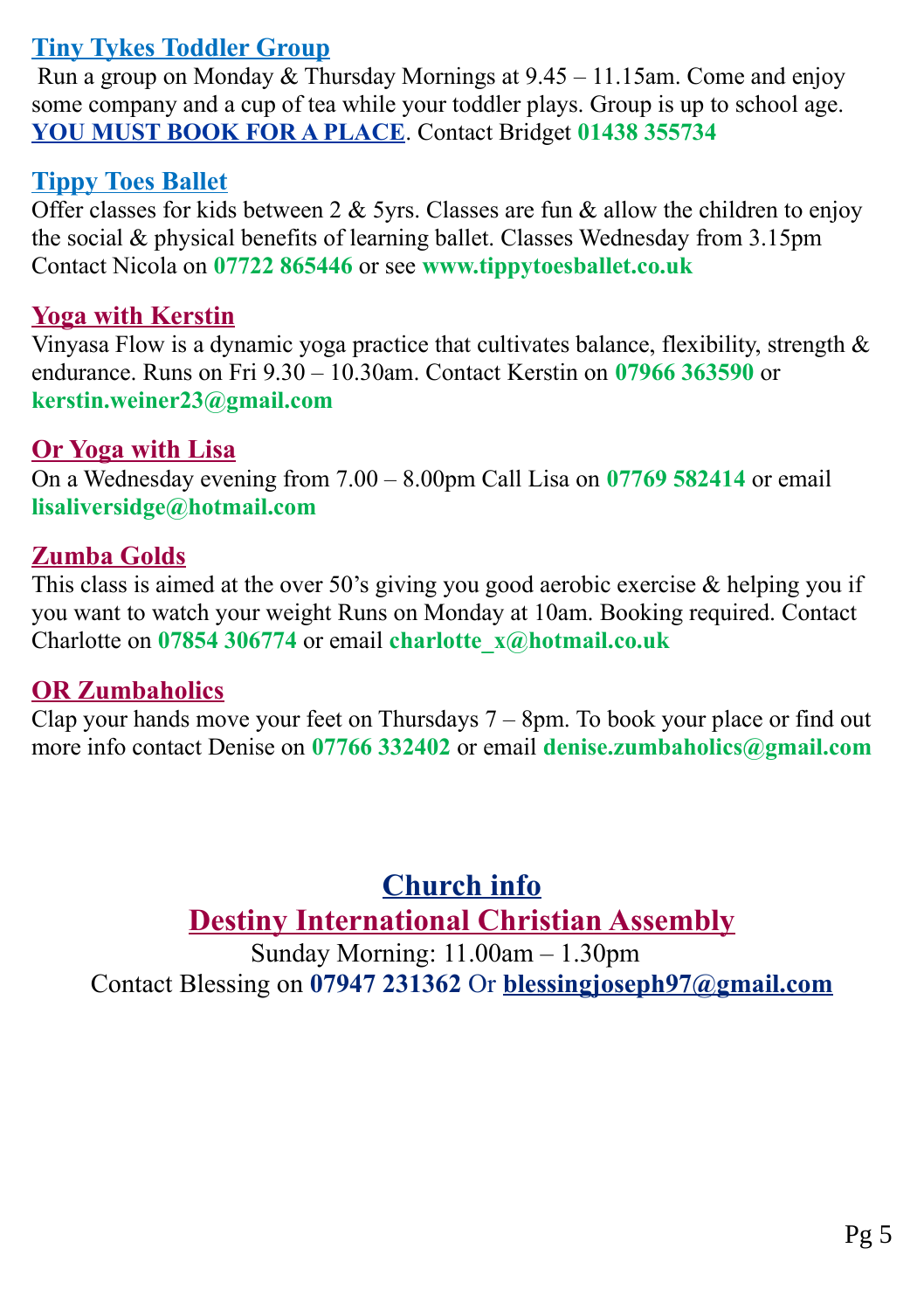# **Stevenage Food Bank**

We are a collection point for the food bank. Any donation of non-perishable foods & toiletries are very welcome. Please put in the white bins by the main doors Thank you

# **0ur for Sale Items**

We sell in the reception area  $2<sup>nd</sup>$  hand books for 25p each unless priced and puzzles start at £1 each, 2000 piece puzzles are £2 each. Some puzzles may be more and are priced up. All money goes to help us buy items for the centre. We also sell cards, standard cards for 25p, handmade cards by our card group ladies are 50p each.

# **Give as You Live!**

Raise Free Funds for us every time you shop online! **[www.giveasyoulive.com/join/hampson-parkcc](http://www.giveasyoulive.com/join/hampson-parkcc)** Simply visit the above link & raise FREE funds for us every time you shop online via Give as you Live! Over 4,000 top online stores. Or you can scan the QR barcodes that are posted on the notice board which will take you to the site to register

# **GEMMS**

# **Dementia Activity Group**

GEMMS is a local charity that has offered friendly & enjoyable groups for people with dementia or memory problems in Stevenage for over 20 years. Groups run here on a Tuesday 10am to 1.30pm Rear Hall 2 & Friday 10am to 3pm in Rear Hall 1. There will be variety & tailored activities. Including a delicious two course lunch, tea/coffee & snacks throughout the day. For further information & to arrange an assessment contact the coordinator on **07971 986045** or email: **[info@gemms.org.uk](mailto:info@gemms.org.uk)**

# **Lunch time Meals**

Freshly cooked, delicious hot meal served 3 times a week, (Tues, Thurs & Fri) Meals consists of a dinner, dessert & tea or coffee. Meals are served at 12.30 & cost £6. **BOOKING** is essential in advance or on the day but no later than 10am. For a menu please ask at the office, also can be found in reception area